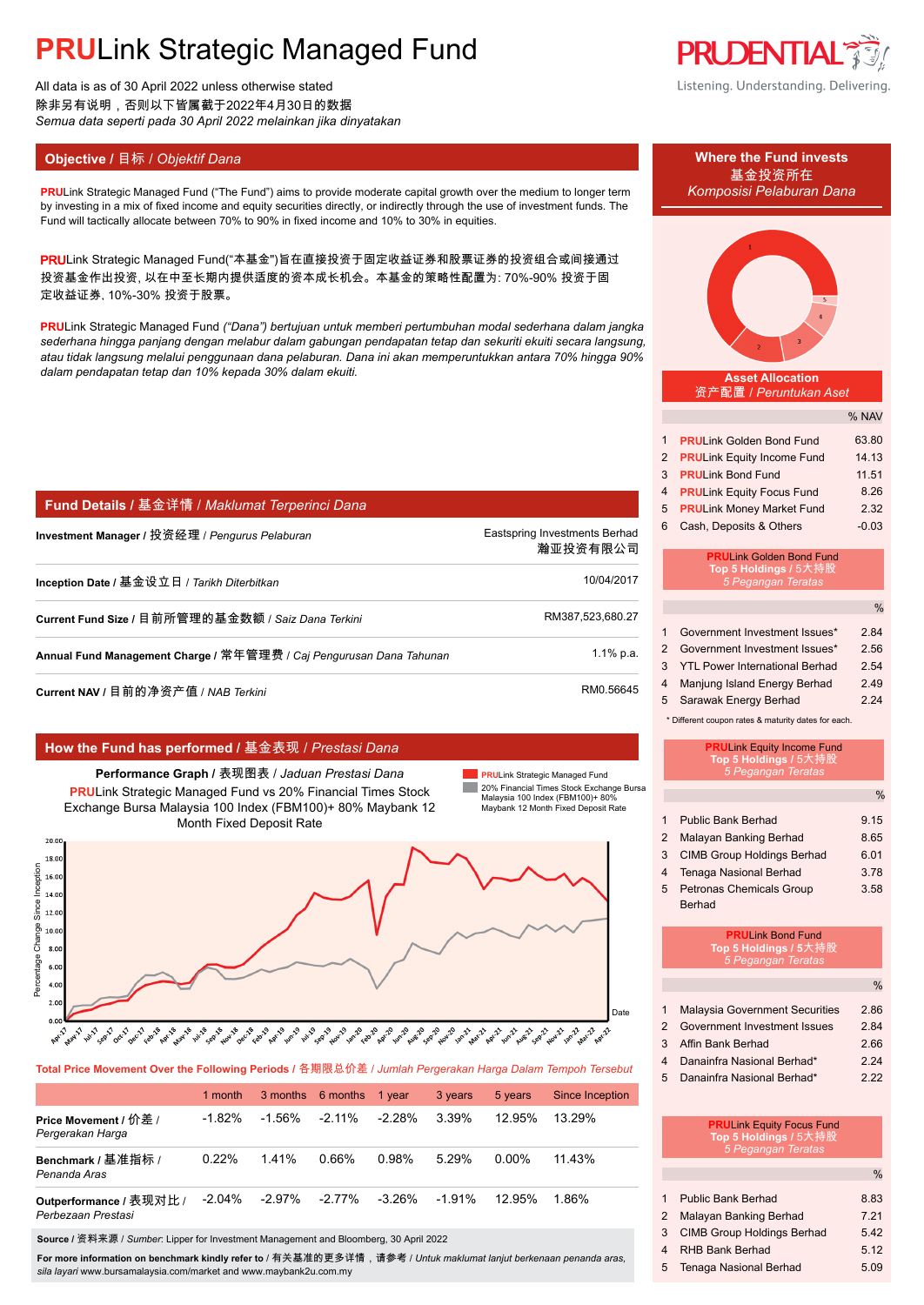All data is as of 30 April 2022 unless otherwise stated 除非另有说明,否则以下皆属截于2022年4月30日的数据 *Semua data seperti pada 30 April 2022 melainkan jika dinyatakan*

# Listening. Understanding. Delivering.

**PRUDENTIAL** 

#### **Monthly Update /** 每月简报 / *Peningkatan Bulanan*

#### **Market Review /** 市场回顾 */ Tinjauan Bulanan*

#### **Equity /** 股票市场 */ Ekuiti.*

Malaysian equity markets outperformed the Asia Pacific region , despite being a relatively quiet trading month in April with only USD 9.6 billion traded versus March's USD16.2 billion. Effective 1 April 2022, Malaysia moved towards endemic phase, lifting many travel restrictions. EPF's special withdrawal of up to RM10,000 was opened for applications early April, and within two weeks, saw approved applications of about RM40 billion, to be disbursed by the end of April. This will help drive consumption spending domestically, especially ahead of the Hari Raya festivities that began 2 May 2022. The conflict between Russia and Ukraine continued without a ceasefire being reached. Brent crude oil prices remained elevated at between USD100- 110/bbl, whilst crude palm oil prices trended higher to above RM7000/T. Foreign investors were net buyers of equity in April of RM0.8 billion, the fourth consecutive month of net inflows.

The FBMKLCI Index rose 13.07 points in April to close at 1,600.43 points, up 0.82%. The FBM Small Cap Index rose 2.94% for the month and outperformed the FBMKI CI Index

尽管交投相对淡静,马来西亚股市走势超越亚太区域;与3月份的162亿美元相比,4月份的成交量仅为96亿美元。大马自2022年4月1日起过渡至地方性流行病阶

段,并消除多项旅游限制。雇员公积金局一万令吉特别提款于4月初开放申请,批准的申请在两周内达到400亿令吉,并于4月底发放。这将有助于推动国内消费开

销,尤其是在开斋节庆祝活动于2022年5月2日展开的前夕。俄罗斯和乌克兰之间的冲突在无法达成停火协议下继续燃烧。布伦特原油价格维持在每桶100-110 美元之

间,原棕油价格则走高至每公吨7000 令吉以上。外资4 月份净买入8 亿令吉股票,是连续第四个月净流入马股。

#### 富时隆综指4月份上涨13.07点或0.82%,以1,600.43点挂收。富马小资本指数月内走高2.94%,跑赢隆综指。

*Pasaran ekuiti Malaysia mengatasi prestasi rantau Asia Pasifik, walaupun April merupakan bulan dagangan yang agak lengang dengan hanya USD9.6 bilion didagangkan berbanding USD16.2 bilion di bulan Mac. Berkuat kuasa 1 April 2022, Malaysia menuju ke fasa endemik, menarik balik banyak sekatan perjalanan. Pengeluaran khas KWSP sehingga RM10,000 dibuka untuk permohonan di awal April, dan dalam tempoh dua minggu, kira-kira RM40 bilion permohonan diluluskan, dan pembayaran akan dilepaskan pada akhir April. Ini akan membantu memacu perbelanjaan penggunaan dalam negara, terutamanya menjelang perayaan Hari Raya yang diraikan pada 2 Mei 2022. Konflik antara Rusia dan Ukraine yang masih berterusan tanpa persetujuan gencatan senjata dicapai. Harga minyak mentah Brent masih lagi meningkat antara USD100 hingga 110 setong manakala harga minyak sawit mentah meningkat kepada melebihi RM7000 setan. Pelabur asing adalah pembeli bersih ekuiti bernilai RM0.8 bilion, aliran masuk bersih bulan keempat berturut-turut.*

*Indeks FBMKLCI menokok 13.07 mata pada April lalu ditutup pada 1,600.43 mata, naik 0.82%. Indeks FBM Small Cap yang meningkat 2.94% di bulan tersebut turut mengatasi prestasi Indeks FBMKLCI.*

#### **Fixed Income /** 固定收益市场 */ Pendapatan Tetap*

*.* As widely expected, the Fed raised its federal funds rate by 50bps to 0.75%-1.00% at its May 2022 FOMC meeting and revealed its plan to shrink its balance sheet by USD47.5 billion per month starting Jun 2022 before doubling the amount to USD95 billion after three months. At his press conference, Fed Chair Powell acknowledged that inflation could remain substantially elevated and signalled more half-point hikes in the coming meetings although a 75bps hike has been ruled out for now. Powell also reiterated that the US economy is very strong and well positioned to handle the planned rate hikes, an indication that reining in inflation remains the Fed's immediate focus.

Malaysia transitioned into the endemic phase in Apr 2022 and is in talks with other countries for the recognition of Malaysia's Covid-19 vaccination and test certificates. Meanwhile, requirements for the wearing of face masks outdoors, scanning of MySejahtera and pre-departure and on-arrival tests for fully vaccinated travellers have been scrapped effective 1 May 2022. These developments coupled with the availability of antiviral drugs for the treatment of infected adults at high risk of developing severe symptoms will continue to support economic recovery. Meanwhile, World Bank lowered Malaysia's 2022 GDP growth forecast to 5.5% from 5.8% previously, while IMF revised its global and ASEAN-5 growth forecasts to 3.6% and 5.3% from 4.4% and 5.6% previously to reflect the direct impact of the Russia-Ukraine war on top of the impediments from the Omicron variant. The IMF also warned that the tightening in advanced economy could exert pressure on capital flows in emerging markets.

Malaysia's MGS curve moved significantly higher in the month of Apr 2022. The yields of the 3-year, 5-year, 10-year and 15-year MGS rose 31bps, 53bps, 53bps and 59bps respectively to close the month at 3.49%, 3.92%, 4.38% and 4.83% respectively. Similarly, yields of MGII ended higher with yields of the 3-year, 5-year, 10-year and 15-year MGII increasing 53bps, 55bps, 49bps and 52bps respectively to end the month at 3.48%, 4.05%, 4.41% and 4.82% respectively.

美联储联邦公开市场委员会(FOMC)如市场广泛预期般在2022年5月份会议将联邦基准利率上调50个基点至0.75%-1.00%区间。与此同时,美联储透露将从 2022 年 6 月开始每月缩减资产负债表475 亿美元,三个月后将翻倍至 950 亿美元。美联储主席鲍威尔在新闻发布会上承认通胀可能会继续大幅上升,并放话表示接下来的会 议将各加息50个基点,尽管目前已经排除了加息 75 个基点的可能性。鲍威尔还重申,美国经济非常强劲且能够很好地应对计划中的加息行动,表明控制通胀仍然是美 联储的当务之急。

马来西亚自2022年4月起过渡至地方性流行病阶段,同时正与其他国家就承认大马新冠肺炎疫苗接种和检测证书展开谈判。此外,自2022年5月1日起,民众在户外不 强制戴口罩、无需扫描My Sejahtera二维码以及已接种疫苗旅客出入境无需检测。除了这些发展,抗病毒药物可用于治疗有严重症状高风险感染的成年人等利好将继 续支持经济复苏。与此同时,世界银行将大马2022 年国内生产总值增长预测从此前的 5.8%下调至 5.5%。另外,国际货币基金组织将全球和东盟五国的增长预测从之 前的 4.4% 和 5.6%下调至 3.6% 和 5.3%,以反映Omicron变异体带来的逆风以外,俄乌战争的直接影响。该组织还警告说,发达经济体的经济紧缩可能会对新兴市场 的资本流动构成压力。

大马政府债券收益率曲线于2022年4月走高。3年、5年、10年和15年大马政府债券收益率分别上涨31、53、53和59个基点,以3.49%、3.92%、4.38%和4.83%结束 当月的交易。与此同时,大马政府投资票据收益率也扬升,3年、5年、10年和15年大马政府投资票据分别走高53、55、49和52个基 点,以3.48%、4.05%、4.41%和4.82%挂收。

*Seperti yang dijangkakan secara meluas, Fed menaikkan kadar dana persekutuannya sebanyak 50 mata asas kepada 0.75% hingga 1.00% semasa mesyuarat FOMC Mei 2022 dan mendedahkan rancangannya untuk mengecilkan kunci kira-kira sebanyak USD47.5 bilion sebulan bermula Jun 2022 sebelum menggandakan jumlah tersebut kepada USD95 bilion selepas tiga bulan. Sewaktu sidang akhbarnya, Pengerusi Fed, Powell mengakui bahawa inflasi boleh terus meningkat dengan ketara dan mengisyaratkan kenaikan lebih dari separuh mata dalam mesyuarat akan datang walaupun kenaikan 75 mata asas telah ditolak buat masa ini. Powell juga menegaskan bahawa ekonomi AS sangat kukuh dan berada pada kedudukan yang baik untuk mengendalikan kenaikan kadar yang dirancang, satu petunjuk bahawa mengekang inflasi kekal sebagai tumpuan serta merta Fed.*

*Malaysia beralih ke fasa endemik pada April 2022 dan sedang berbincang dengan negara lain untuk pengiktirafan sijil ujian dan vaksinasi Covid-19 Malaysia. Sementara itu, keperluan untuk memakai pelitup muka di luar rumah, pengimbasan MySejahtera dan ujian sebelum berlepas dan semasa ketibaan ke atas pengembara yang lengkap divaksin telah dibatalkan berkuat kuasa 1 Mei 2022. Perkembangan ini ditambah dengan ketersediaan ubat antivirus bagi rawatan orang*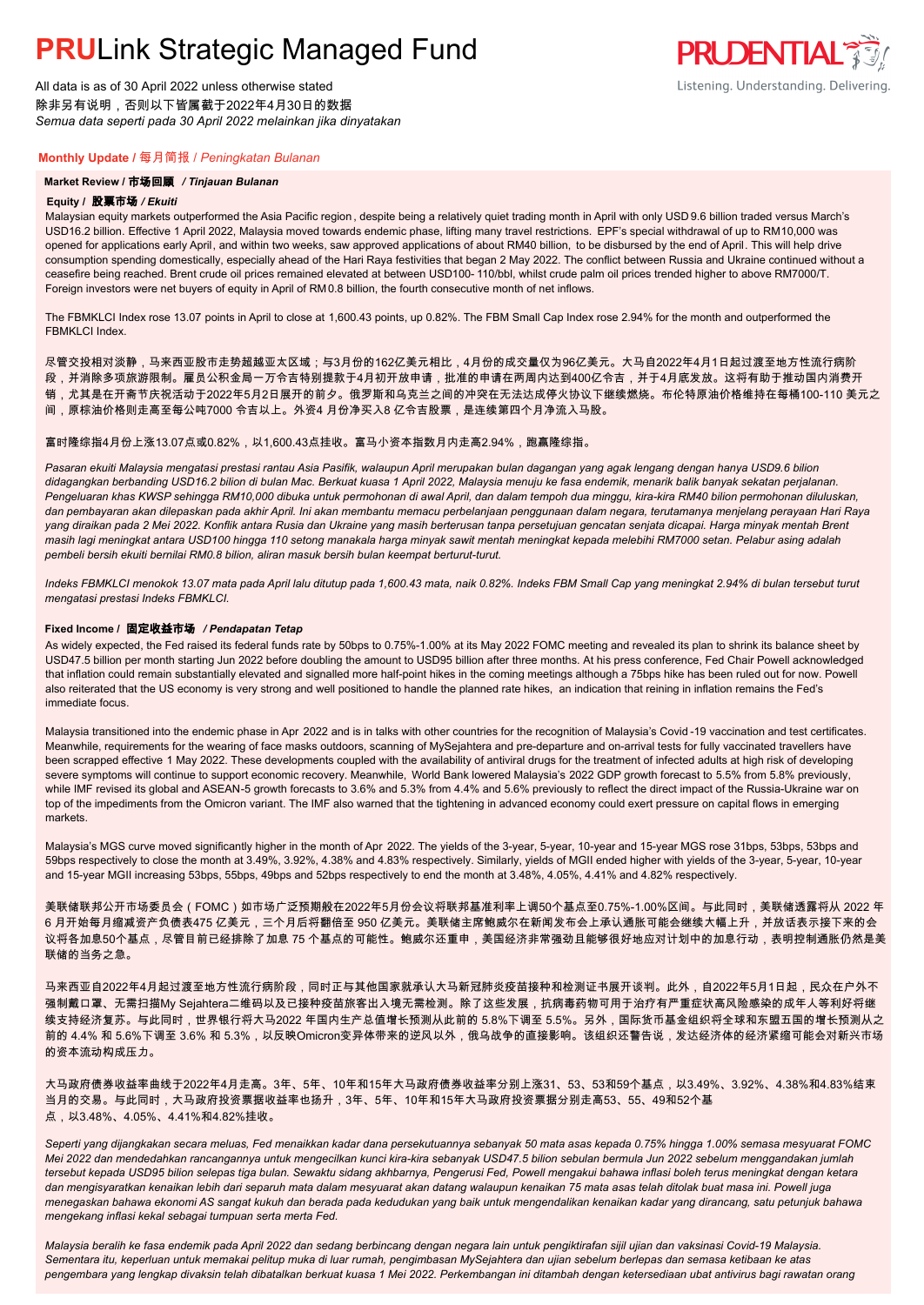

All data is as of 30 April 2022 unless otherwise stated 除非另有说明,否则以下皆属截于2022年4月30日的数据 *Semua data seperti pada 30 April 2022 melainkan jika dinyatakan*

*dewasa yang dijangkiti dan yang berisiko tinggi mengalami gejala teruk akan terus menyokong pemulihan ekonomi. Sementara itu, Bank Dunia menurunkan unjuran pertumbuhan KDNK Malaysia 2022 kepada 5.5% daripada 5.8% sebelum ini, manakala IMF menyemak semula unjuran pertumbuhan global daripada 3.6% kepada 4.4% dan ASEAN-5 daripada 5.3% kepada 5.6% untuk mencerminkan impak langsung Perang Ukraine-Rusia di samping halangan berikutan varian Omicron. IMF juga memberi amaran bahawa pengetatan melibatkan ekonomi maju boleh memberi tekanan kepada aliran modal dalam pasaran memuncul.*

*Keluk MGS Malaysia bergerak lebih tinggi dengan ketara pada bulan April 2022. Hasil MGS 3 tahun, 5 tahun, 10 tahun dan 15 tahun masing-masing meningkat 31 mata asas, 53 mata asas, 53 mata asas dan 59 mata asas lalu menutup bulan dagangan pada 3.49%, 3.92%, 4.38% dan 4.83%. Begitu juga, hasil MGII berakhir lebih tinggi dengan hasil MGII 3 tahun, 5 tahun, 10 tahun dan 15 tahun masing-masing meningkat 53 mata asas, 55 mata asas, 49 mata asas dan 52 mata asas lalu mengakhiri bulan dagangan pada 3.48%, 4.05%, 4.41% dan 4.82%.*

#### **Market Outlook /** 市场展望 */ Gambaran Bulanan*

#### **Equity /** 股票市场 */ Ekuiti .*

Two months into the Russia/Ukraine conflict, a resolution towards a ceasefire has yet to be achieved. As such commodity prices are likely to remain higher for longer. Other global risks to contend with could include higher inflationary pressures resulting in the US Federal Reserve hiking rates faster and more aggressively. Nevertheless, as Malaysia moves towards endemic phase post 1 April 2022, the reopening will help support the recovery. The PM announced effective 1 May 2022 further relaxations of restrictions such as allowing the option not to wear a mask outdoors, no requirement to check-in with MySejahtera, social distancing no longer required, and fully vaccinated travelers will no longer need to do a Covid-19 test before departing Malaysia and upon arrival, and Covid-19 insurance is no longer needed for all travelers entering Malaysia. The success of the BN party in the recent Johor State Elections will fuel speculations that GE15 may be called after July 2022. A convincing win by any party will be a positive factor towards a more stable government and policy making . Whilst there are many potential headwinds on the horizon, any correction in the market would provide a good opportunity to accumulate fundamentally strong stocks.

俄罗斯与乌克兰爆发冲突两个月后尚未达成停火协议。因此,大宗商品价格可能会在更长时间内保持高位。 其他需要应对的全球风险还包括通胀压力走高使美联储更 快、更激进地加息。尽管如此,大马自2022年4月1日起过渡至地方性流行病阶段,经济重新开放将有助于支撑经济复苏。首相宣布自2022年5月 1日起进一步放宽限 制,包括允许民众选择在户外不戴口罩、无需透过My Sejahtera打卡所在地、不再需要保持社交距离,同时取消完全接种疫苗旅客离开大马之前和抵达时的测试,以 及所有入境大马的旅客无需再投保冠病保险。另一方面,国阵在最近的柔佛州选举中获得胜利使市场猜测,第 15 届全国大选可能在 2022 年 7 月之后召开。任何一方 令人信服的胜利都将是积极因素,因为这将带来一个更稳定的政府和政策制定。尽管许多潜在的不利因素目前充斥市场,任何调整都将是积累基本面强劲的股票的良 机。

*Konflik Rusia/Ukraine telah berlalu dua bulan namun resolusi ke arah gencatan senjata masih belum dicapai. Oleh itu, harga komoditi berkemungkinan kekal tinggi bagi tempoh yang lebih lama. Risiko global lain yang mungkin perlu dihadapi termasuk tekanan inflasi lebih tinggi yang menyebabkan kadar kenaikan Rizab Persekutuan AS lebih cepat lagi agresif. Namun begitu, apabila Malaysia menuju ke fasa endemik selepas 1 April 2022, pembukaan semula sempadan akan membantu menyokong pemulihan. PM mengumumkan berkuat kuasa 1 Mei 2022 lanjutan pelonggaran sekatan seperti membenarkan pilihan untuk tidak memakai pelitup muka di luar rumah, tiada keperluan untuk mendaftar masuk dengan MySejahtera, penjarakan sosial tidak lagi diperlukan, dan pengembara yang telah lengkap divaksin tidak perlu melakukan Ujian Covid-19 samada sebelum berlepas dari Malaysia dan semasa ketibaan, serta insurans Covid-19 ke atas semua pelancong yang memasuki Malaysia tidak lagi diperlukan. Kejayaan parti BN dalam Pilihan Raya Negeri Johor baru-baru ini akan memarakkan spekulasi bahawa PRU15 mungkin diadakan selepas Julai 2022. Kemenangan yang meyakinkan diraih oleh mana-mana parti akan menjadi faktor positif ke arah pembentukan kerajaan dan dasar yang lebih stabil. Walaupun mungkin terdapat banyak halangan, sebarang pembetulan pasaran akan memberikan peluang yang baik untuk mengumpul stok yang secara asasnya kukuh.*

#### **Fixed Income /** 固定收益市场 */ Pendapatan Tetap*

*.* Malaysia's Mar 2022 headline inflation rate came in unchanged at 2.2% YoY as higher Food & Non-Alcoholic Beverages (+4.0% YoY) and Transportation (+2.6% YoY) inflations were partially offset by a softer growth in Housing, Water, Electricity, Gas and Other Fuels (+0.9% YoY) prices. Having said that, core inflation accelerated further to 2.0% YoY (Feb 2022: +1.8% YoY), a reflection of the broadening increase in prices of goods and services. Overall inflationary risk remains tilted to the upside although the government's commitment to ensure price stability of basic necessities could help mitigate some pressure . For 2022, full year inflation is expected to remain modest, coming in within BNM's forecast of 2.2% to 3.2%.

Markets across the globe remained highly volatile in Apr 2022, driven predominantly by higher rate hike expectations across developed markets and the ongoing geopolitical conflicts. We note that the concern over tighter global financial conditions has started to be reflected in the FX weakness and volatility in emerging economies, exerting pressure on central banks to re-assess their monetary policy stance. In Malaysia, the sovereign yield curve shifted much higher in the month of Apr 2022 despite inflationary pressure staying relatively muted thus far. In the near term, volatilities in the global market are expected to persist as sentiments continue to be weighed by concerns on global growth outlook and inflation outlook on the back of the on-going Russia-Ukraine war and China's strict Covid-19 containment measures. For 2022, we believe the main themes surrounding the Malaysian bond market are Malaysia's economic growth , inflationary pressures and monetary policy normalization, potential general elections as well as the supply-demand dynamics.

There will be three auctions in the month of May 2022, the new 30 Y MGII 05/52, the re-opening of the 10-year MGS 07/32 and the re-opening of the 3-year MGII 10/25. While there is still ample liquidity in the system, the outcome of these auctions is likely to be influenced by prevailing market sentiment. On the corporate front, we expect mixed demand for corporate bonds as investors continue to be selective in their investments.

马来西亚2022年3月总体通货膨胀率按年保持不变在2.2%。食品与非酒精饮料和运输走高,按年分别起+4.0%和+2.6%;但住房、水、电、天然气和其他燃料价格(按 年+0.9%)增长放缓部分抵消了其他类别走高带来的影响。尽管如此,核心通货膨胀按年进一步加速到2.0%,比较2022年2月的是按年+1.8%;反映商品和服务价格广 泛上涨。虽然政府承诺确保基本必需品价格稳定或有助于缓解一些压力,总体通胀风险仍倾向于走高。2022 年全年通胀预计保持温和,处于国行预测的 2.2% 至 3.2% 范围内。

2022 年 4月,全球市场走势依然如过山车般波动,主要由发达市场的升息预期升温和持续的地缘政治冲突驱动。我们注意到,市场对全球金融状况趋紧的担忧已开始 反映在新兴经济体疲软和波动的外汇走势上,并为各国央行重新评估货币政策立场带来了压力。在马来西亚,尽管通胀压力迄今相对温和,主权收益率曲线于2022 年 4 月进一步走高。短期内,持续上演的俄乌战争和中国实施的严格Covid-19 遏制措施对全球增长和通胀前景带来的担忧继续打压市场情绪;在此情景下,全球市场预 计将持续波动。2022 年,我们认为围绕马来西亚债券市场的主要主题包括大马经济增长、通胀压力和货币政策正常化、潜在的全国大选以及供需动态。

2022年5月将有三项招标,包括30年期大马政府投资票据05/52的全新发行、10年期大马政府债券07/32以及3年期大马政府投资票据10/25的增额发行。尽管系统中仍 有充裕的流动性,这些招标的结果料将取决于当前的市场情绪。企业债券方面,我们预料市场对企业债券的需求将参差不齐,因为投资者继续在投资方面保持选择 性。

*Kadar inflasi utama Mac 2022 Malaysia tidak berubah pada 2.2% YoY apabila angka inflasi Makanan & Minuman Bukan Beralkohol (+4.0% YoY) dan Pengangkutan (+2.6% YoY) yang lebih tinggi telah diimbangi sebahagiannya oleh pertumbuhan yang lebih perlahan dalam Perumahan, Air, Elektrik, Harga Gas dan Bahan Api Lain (+0.9% YoY). Namun begitu, inflasi teras terus meningkat kepada 2.0% YoY (Feb 2022: +1.8% YoY), mencerminkan peningkatan harga barangan dan perkhidmatan yang meluas. Keseluruhan risiko inflasi kekal meningkat walaupun komitmen kerajaan untuk memastikan kestabilan harga barang keperluan asas dapat membantu mengurangkan tekanan. Bagi 2022, inflasi setahun penuh dijangka kekal sederhana, berada dalam unjuran BNM sebanyak 2.2% hingga 3.2%.*